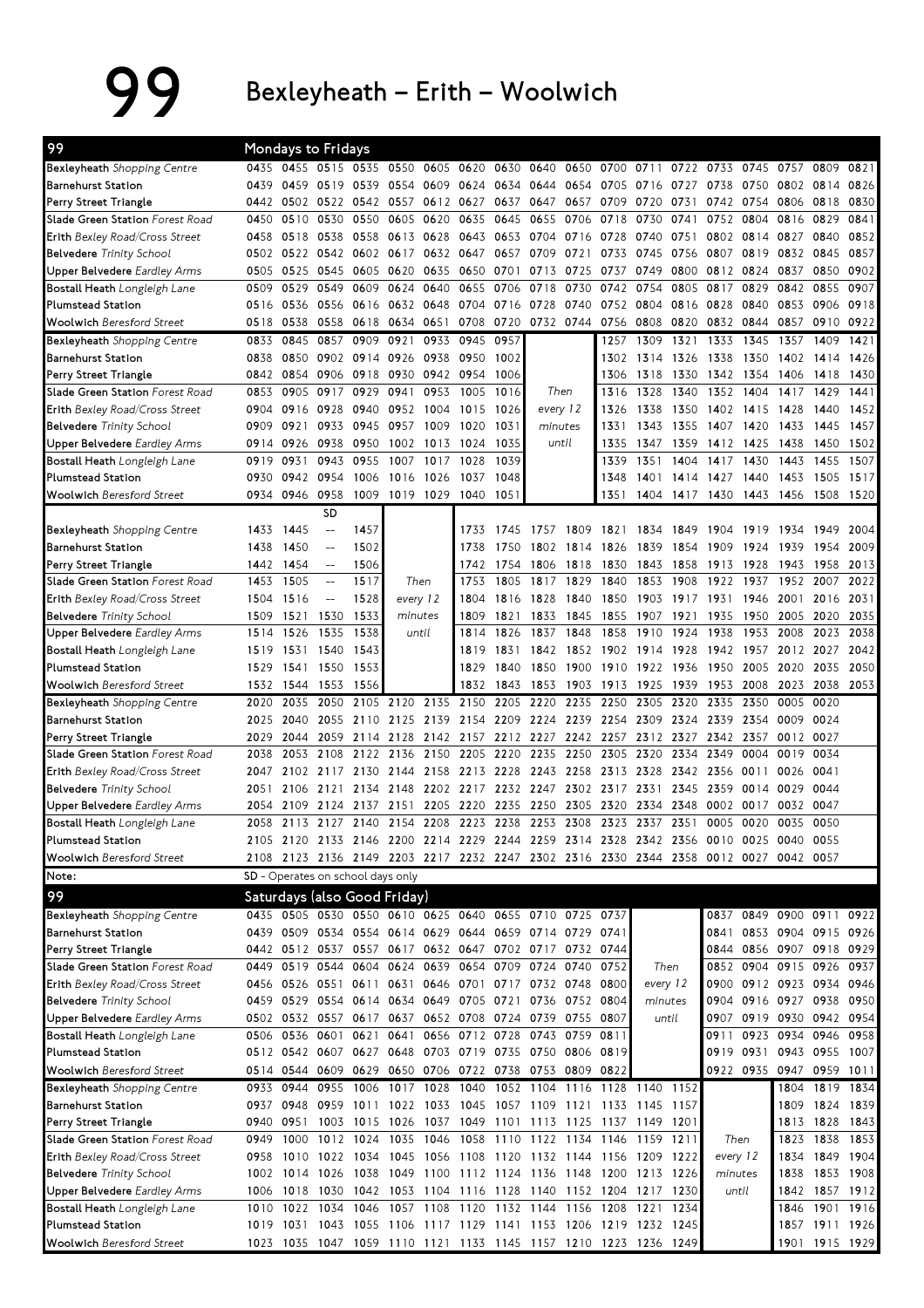| 99                                    |      |         |                | Saturdays (also Good Friday) (cont.) |           |                |                                                                  |                     |           |                     |                                    |           |                                                                                      |           |                |           |           |      |
|---------------------------------------|------|---------|----------------|--------------------------------------|-----------|----------------|------------------------------------------------------------------|---------------------|-----------|---------------------|------------------------------------|-----------|--------------------------------------------------------------------------------------|-----------|----------------|-----------|-----------|------|
| Bexleyheath Shopping Centre           |      |         |                |                                      |           |                |                                                                  |                     |           |                     |                                    |           | 1849 1904 1919 1934 1949 2004 2020 2035 2050 2105 2120 2135 2150 2205 2220 2235 2250 |           |                |           |           | 2305 |
| <b>Barnehurst Station</b>             | 1854 | -1909   | 1924           | 1939                                 |           | 1954 2009 2024 |                                                                  |                     |           |                     |                                    |           | 2039 2054 2109 2124 2139 2154 2209 2224 2239 2254                                    |           |                |           |           | 2309 |
| Perry Street Triangle                 | 1858 | 1913    | 1928           | 1943                                 |           | 1958 2013 2028 |                                                                  | 2043 2058           |           | 2113 2127           |                                    |           | 2142 2157                                                                            | 2212 2227 |                | 2242 2257 |           | 2312 |
| Slade Green Station Forest Road       | 1908 | 1922    | 1937           | 1952                                 | 2007      | 2021           | 2036                                                             | 2051                | 2106      | 2121                | 2135                               | 2150      | 2205                                                                                 | 2220      | 2235           | 2250      | 2305      | 2320 |
| <b>Erith Bexley Road/Cross Street</b> | 1918 | 1932    | 1947           | 2002                                 | 2016      | 2030           | 2045                                                             |                     |           | 2100 2115 2129 2143 |                                    | 2158 2213 |                                                                                      | 2228      |                | 2243 2258 | 2313      | 2328 |
| <b>Belvedere</b> Trinity School       | 1922 | 1936    | 1951           | 2006                                 | 2020      | 2034           | 2049                                                             | 2104                | 2119 2133 |                     | 2147                               | 2202 2217 |                                                                                      | 2232      | 2247           | 2302 2317 |           | 2331 |
| <b>Jpper Belvedere</b> Eardley Arms   | 1926 | 1940    | 1955 2009      |                                      |           | 2023 2037      |                                                                  |                     |           |                     | 2052 2107 2122 2136 2150 2205 2220 |           |                                                                                      | 2235      | 2250 2305      |           | 2320      | 2334 |
| Bostall Heath Longleigh Lane          | 1930 | 1944    |                | 1959 2013                            | 2027      | 2041           |                                                                  | 2056 2111 2126 2140 |           |                     | 2154                               | 2209      | 2224                                                                                 | 2239      | 2254           | 2309      | 2323      | 2337 |
| <b>Plumstead Station</b>              | 1940 | 1954    | 2008           | 2022                                 | 2036      |                | 2050 2105                                                        | 2119 2133 2147 2201 |           |                     |                                    |           | 2216 2231                                                                            | 2246      | 2301 2315      |           | 2329      | 2343 |
| <b>Woolwich Beresford Street</b>      | 1943 | 1957    | 2011           | 2025                                 | 2039      |                | 2053 2108 2122 2136 2150 2204 2219 2234                          |                     |           |                     |                                    |           |                                                                                      |           | 2249 2304 2318 |           | 2332 2346 |      |
| <b>Bexleyheath</b> Shopping Centre    | 2320 | 2335    |                | 2350 0005                            | 0020      |                |                                                                  |                     |           |                     |                                    |           |                                                                                      |           |                |           |           |      |
| <b>Barnehurst Station</b>             | 2324 | 2339    |                | 2354 0009                            | 0024      |                |                                                                  |                     |           |                     |                                    |           |                                                                                      |           |                |           |           |      |
| Perry Street Triangle                 | 2327 | 2342    |                | 2357 0012 0027                       |           |                |                                                                  |                     |           |                     |                                    |           |                                                                                      |           |                |           |           |      |
| Slade Green Station Forest Road       | 2334 | 2349    |                | 0004 0019                            | 0034      |                |                                                                  |                     |           |                     |                                    |           |                                                                                      |           |                |           |           |      |
| Erith Bexley Road/Cross Street        | 2342 |         |                | 2357 0012 0027 0042                  |           |                |                                                                  |                     |           |                     |                                    |           |                                                                                      |           |                |           |           |      |
| <b>Belvedere</b> Trinity School       | 2345 | 0000    | 0015 0030      |                                      | 0045      |                |                                                                  |                     |           |                     |                                    |           |                                                                                      |           |                |           |           |      |
| Upper Belvedere Eardley Arms          | 2348 |         |                | 0003 0018 0033 0048                  |           |                |                                                                  |                     |           |                     |                                    |           |                                                                                      |           |                |           |           |      |
| Bostall Heath Longleigh Lane          | 2351 | 0006    | 0021 0036      |                                      | 0051      |                |                                                                  |                     |           |                     |                                    |           |                                                                                      |           |                |           |           |      |
| <b>Plumstead Station</b>              | 2357 |         |                | 0012 0027 0042 0057                  |           |                |                                                                  |                     |           |                     |                                    |           |                                                                                      |           |                |           |           |      |
| <b>Woolwich Beresford Street</b>      |      |         |                | 0000 0015 0030 0045 0100             |           |                |                                                                  |                     |           |                     |                                    |           |                                                                                      |           |                |           |           |      |
| 99                                    |      |         |                |                                      |           |                | Sundays and other Public Holidays (except Christmas Day)         |                     |           |                     |                                    |           |                                                                                      |           |                |           |           |      |
| Bexleyheath Shopping Centre           |      |         |                |                                      |           |                | 0435 0505 0537 0605 0635 0705 0735 0805 0825 0840 0855 0910 0925 |                     |           |                     |                                    |           |                                                                                      | 0940      | 0955           | 1010      | 1024      | 1038 |
| <b>Barnehurst Station</b>             | 0439 |         | 0509 0541 0609 |                                      |           |                | 0639 0709 0739 0809 0829 0844 0859 0915 0930                     |                     |           |                     |                                    |           |                                                                                      | 0945      | 1000           | 1015      | 1029      | 1043 |
| Perry Street Triangle                 | 0442 |         |                |                                      |           |                | 0512 0544 0612 0642 0712 0743 0813 0833 0848                     |                     |           |                     | 0903 0919 0934                     |           |                                                                                      | 0949      | 1004 1019      |           | 1033      | 1047 |
| Slade Green Station Forest Road       | 0449 | 0519    | 0551           | 0619                                 |           | 0649 0719 0750 |                                                                  | 0820                | 0840      | 0855 0911           |                                    | 0927      | 0942                                                                                 | 0957      | 1012 1027      |           | 1041      | 1056 |
| <b>Erith Bexley Road/Cross Street</b> | 0456 | 0526    | 0558 0626      |                                      |           | 0656 0726      | 0757                                                             | 0827 0847           |           |                     | 0902 0919                          | 0935      | 0950                                                                                 | 1005      | 1020           | 1035      | 1050      | 1105 |
| <b>Belvedere</b> Trinity School       | 0459 | 0529    | 0601 0629      |                                      |           | 0659 0729 0800 |                                                                  | 0831                | 0851      | 0906                | 0923                               | 0939      | 0954                                                                                 | 1009      | 1024           | 1039      | 1054      | 1109 |
| Upper Belvedere <i>Eardley Arms</i>   | 0502 | 0532    |                | 0604 0632 0702 0732 0803             |           |                |                                                                  | 0834 0854           |           | 0909                | 0926                               | 0942      | 0957                                                                                 | 1012      | 1027           | 1042      | 1057      | 1112 |
| Bostall Heath Longleigh Lane          | 0506 | 0536    | 0608           | 0636                                 | 0706      | 0736           | 0807                                                             | 0838                | 0858      | 0913                | 0930                               | 0946      | 1001                                                                                 | 1016      | 1031           | 1046      | 1101      | 1116 |
| <b>Plumstead Station</b>              |      |         |                | 0512 0542 0614 0642 0712 0742 0813   |           |                |                                                                  | 0844 0904 0921      |           |                     | 0938                               | 0954      | 1009                                                                                 | 1024      | 1039           | 1054      | 1109      | 1124 |
| <b>Woolwich</b> Beresford Street      |      |         |                |                                      |           |                | 0514 0544 0616 0644 0714 0744 0815 0846 0907 0924 0941           |                     |           |                     |                                    |           | 0957 1012 1027 1042 1057 1112 1127                                                   |           |                |           |           |      |
| Bexleyheath Shopping Centre           | 1053 | 1107    |                | 1121 1135                            | 1149      | 1203 1217      |                                                                  |                     |           | 1502                | 1517                               | 1532 1547 |                                                                                      | 1602      | 1618           | 1634      | 1650      | 1705 |
| <b>Barnehurst Station</b>             | 1058 | 1112    | 1126 1140      |                                      | 1154 1208 |                | 1222                                                             |                     |           | 1507                | 1522                               |           | 1537 1552 1607                                                                       |           | 1623 1639      |           | 1655      | 1710 |
| Perry Street Triangle                 | 1102 | 1116    | 1130 1144      |                                      |           | 1158 1212 1226 |                                                                  |                     |           | 1511                | 1526                               | 1541      | 1556                                                                                 | 1611      | 1627           | 1643      | 1658      | 1713 |
| Slade Green Station Forest Road       | 1111 | 1125    | 1139           | 1154                                 | 1209      | 1223           | 1237                                                             | Then                |           | 1522                | 1537                               | 1552 1607 |                                                                                      | 1621      | 1637           | 1652      | 1707      | 1722 |
| <b>Erith Bexley Road/Cross Street</b> | 1120 | 1135    | 1149 1204      |                                      | 1219      | 1233           | 1247                                                             | every 15            |           | 1532                | 1547                               | 1602 1616 |                                                                                      | 1630      | 1645 1700      |           | 1715      | 1730 |
| <b>Belvedere</b> Trinity School       | 1124 | 1139    | 1153 1209      |                                      | 1224 1238 |                | 1252                                                             | minutes             |           | 1537                |                                    | 1552 1607 | 1621                                                                                 | 1634      | 1649           | 1704      | 1719      | 1734 |
| <b>Jpper Belvedere</b> Eardley Arms   | 1127 | 1142    |                | 1156 1212 1227 1241                  |           |                | 1255                                                             | until               |           | 1540                | 1555                               | 1610 1624 |                                                                                      | 1637      | 1652 1707      |           | 1722      | 1737 |
| Bostall Heath Longleigh Lane          | 1131 | 1147    | 1201           | 1217                                 | 1232      | 1246           | 1300                                                             |                     |           | 1545                | 1600                               | 1614      | 1628                                                                                 | 1641      | 1656           | 1711      | 1726      | 1741 |
| Plumstead Station                     |      |         |                |                                      |           |                | 1139 1155 1211 1227 1242 1256 1310                               |                     |           |                     |                                    |           | 1555 1609 1622 1635 1648 1703 1718 1733 1748                                         |           |                |           |           |      |
| <b>Woolwich Beresford Street</b>      | 1142 |         |                | 1158 1214 1230 1245 1259 1313        |           |                |                                                                  |                     |           |                     |                                    |           | 1558 1612 1625 1638 1651 1706 1721 1736 1751                                         |           |                |           |           |      |
| Bexleyheath Shopping Centre           | 1720 |         |                |                                      |           |                | 2005 2020 2035 2050 2105 2120 2135 2150 2205                     |                     |           |                     |                                    |           |                                                                                      |           | 0020           |           |           |      |
| <b>Barnehurst Station</b>             | 1725 |         |                |                                      |           |                | 2010 2025 2040 2055 2109 2124 2139 2154 2209                     |                     |           |                     |                                    |           |                                                                                      |           | 0024           |           |           |      |
| Perry Street Triangle                 | 1728 |         |                |                                      |           |                | 2013 2028 2043 2058 2112 2127 2142 2157 2212                     |                     |           |                     |                                    |           |                                                                                      |           | 0027           |           |           |      |
| Slade Green Station Forest Road       | 1737 |         | Then           |                                      |           |                | 2022 2037 2052 2107 2120 2135 2150 2205 2219                     |                     |           |                     |                                    |           | Then                                                                                 |           | 0034           |           |           |      |
| Erith Bexley Road/Cross Street        | 1745 |         | every 15       | 2030                                 |           |                | 2045 2100 2115 2128 2143 2158 2212 2226                          |                     |           |                     |                                    |           | every 15                                                                             |           | 0041           |           |           |      |
| <b>Belvedere</b> Trinity School       | 1749 | minutes |                | 2034                                 |           |                | 2049 2104 2119 2132 2147 2201 2215 2229                          |                     |           |                     |                                    |           | minutes                                                                              |           | 0044           |           |           |      |
| Upper Belvedere Eardley Arms          | 1752 |         | until          | 2037                                 |           |                | 2052 2107 2122 2135 2150 2204 2218 2232                          |                     |           |                     |                                    |           |                                                                                      | until     | 0047           |           |           |      |
| Bostall Heath Longleigh Lane          | 1756 |         |                | 2041                                 |           |                | 2056 2111 2126 2139 2153 2207 2221 2235                          |                     |           |                     |                                    |           |                                                                                      |           | 0050           |           |           |      |
| <b>Plumstead Station</b>              | 1803 |         |                |                                      |           |                | 2048 2103 2117 2131 2144 2158 2212 2226 2240                     |                     |           |                     |                                    |           |                                                                                      |           | 0055           |           |           |      |
| <b>Woolwich Beresford Street</b>      | 1806 |         |                |                                      |           |                | 2051 2105 2119 2133 2146 2200 2214 2228 2242                     |                     |           |                     |                                    |           |                                                                                      |           | 0057           |           |           |      |

Operated by Arriva London **WWW.londonbusroutes.net** 20.1.18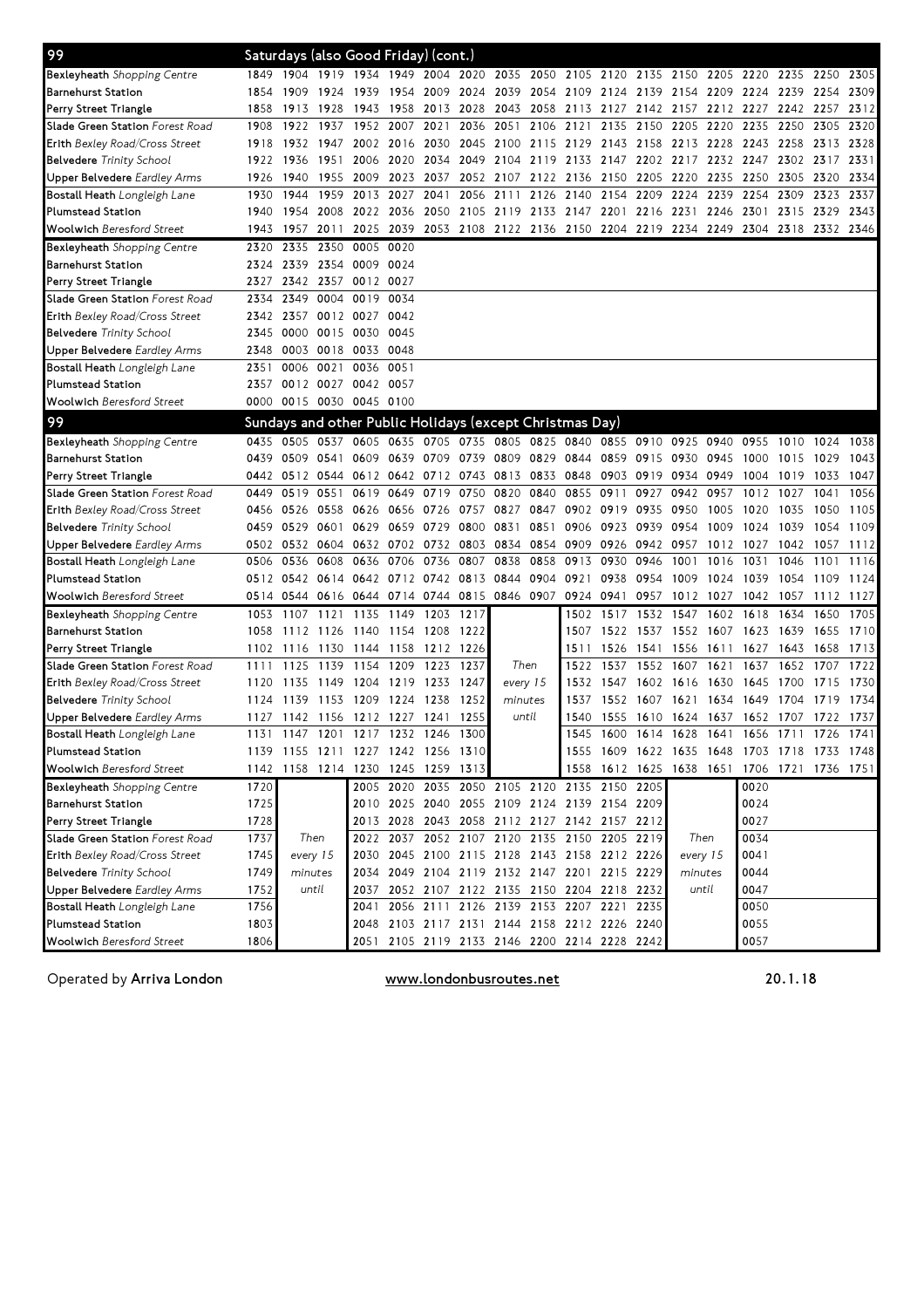## 99 Woolwich – Erith – Bexleyheath

| 99                                  |      | Mondays to Fridays                                          |      |      |      |           |          |                          |           |           |           |      |           |      |          |          |                |      |
|-------------------------------------|------|-------------------------------------------------------------|------|------|------|-----------|----------|--------------------------|-----------|-----------|-----------|------|-----------|------|----------|----------|----------------|------|
| Woolwich High Street/Hare Street    |      | 0455 0515 0535 0555 0610 0625 0635                          |      |      |      |           |          | 0645 0655                |           | 0705      | 0715 0725 |      | 0736 0748 |      |          |          | 0848           | 0900 |
| <b>Woolwich Arsenal Station</b>     | 0459 | 0519                                                        | 0539 | 0559 | 0614 | 0629      | 0639     | 0649                     | 0659      | 0710      | 0720      | 0730 | 0741      | 0754 |          |          | 0854           | 0906 |
| <b>Plumstead Station</b>            | 0503 | 0523                                                        | 0543 | 0603 | 0618 | 0633      | 0643     | 0655                     | 0705      | 0716      | 0726      | 0736 | 0748      | 0801 |          |          | 0901           | 0913 |
| Bostall Heath Longleigh Lane        | 0509 | 0529                                                        | 0549 | 0609 | 0624 | 0639      | 0650     | 0702                     | 0713      | 0724      | 0734      | 0745 | 0757      | 0810 | Then     |          | 0910           | 0922 |
| <b>Upper Belvedere</b> Eardley Arms | 0513 | 0533                                                        | 0553 | 0613 | 0628 | 0643      | 0655     | 0707                     | 0718      | 0729      | 0739      | 0750 | 0802 0815 |      | every 12 |          | 0915           | 0927 |
| Erith Bexley Road/Cross Street      | 0522 | 0542                                                        | 0602 | 0622 | 0637 | 0653      | 0705     | 0717 0728                |           | 0739      | 0750      | 0802 | 0814      | 0827 | minutes  |          | 0927           | 0939 |
| Slade Green Station Forest Road     | 0531 | 0551                                                        | 0611 | 0631 | 0646 | 0702      | 0714     | 0726                     | 0738      | 0749      | 0800      | 0812 | 0824      | 0837 | until    |          | 0937           | 0949 |
| Perry Street Triangle               | 0540 | 0600                                                        | 0620 | 0640 | 0655 | 0712      | 0724     | 0736                     | 0748      | 0800      | 0812      | 0824 | 0836      | 0849 |          |          | 0949           | 1001 |
| <b>Barnehurst Station</b>           | 0544 | 0604                                                        | 0624 | 0644 | 0659 | 0716      | 0728     | 0740                     | 0752      | 0804      | 0816      | 0828 | 0840      | 0853 |          |          | 0953           | 1005 |
| Bexleyheath Shopping Centre         | 0548 | 0608                                                        | 0628 | 0649 |      |           |          | 0705 0722 0734 0746 0758 |           |           | 0810 0822 | 0834 | 0846      | 0859 |          |          | 0959           | 1010 |
| Woolwich High Street/Hare Street    | 0912 | 0924                                                        | 0937 | 0950 | 1003 |           |          | 1315                     | 1326      | 1337      | 1348      | 1359 | 1410      | 1421 | 1433     |          |                | 1545 |
| <b>Woolwich Arsenal Station</b>     | 0918 | 0930                                                        | 0943 | 0956 | 1009 |           |          | 1321                     | 1332      | 1343      | 1355      | 1407 | 1418      | 1429 | 1441     |          |                | 1553 |
| <b>Plumstead Station</b>            | 0925 | 0937                                                        | 0950 | 1003 | 1016 |           |          | 1328                     | 1339      | 1350      | 1402      | 1414 | 1425      | 1436 | 1449     |          |                | 1601 |
| Bostall Heath Longleigh Lane        | 0934 | 0946                                                        | 0959 | 1012 | 1024 |           | Then     | 1336                     | 1347      | 1358      | 1410      | 1422 | 1434      | 1446 | 1459     | Then     |                | 1611 |
| <b>Upper Belvedere</b> Eardley Arms | 0939 | 0951                                                        | 1004 | 1017 | 1029 |           | every 12 | 1341                     | 1352      | 1403      | 1415 1427 |      | 1439      | 1451 | 1504     | every 12 |                | 1616 |
| Erith Bexley Road/Cross Street      | 0951 | 1003                                                        | 1016 | 1028 | 1040 | minutes   |          | 1352                     | 1403      | 1414 1426 |           | 1438 | 1450      | 1502 | 1515     | minutes  |                | 1627 |
| Slade Green Station Forest Road     | 1001 | 1013                                                        | 1026 | 1038 | 1050 |           | until    |                          | 1402 1413 | 1424      | 1436      | 1449 | 1501      | 1513 | 1526     | until    |                | 1638 |
| Perry Street Triangle               | 1012 | 1023                                                        | 1035 | 1047 | 1059 |           |          | 1411                     | 1423      | 1434      | 1446      | 1459 | 1511      | 1523 | 1536     |          |                | 1648 |
| <b>Barnehurst Station</b>           | 1016 | 1027                                                        | 1039 | 1051 | 1103 |           |          | 1415                     | 1427      | 1438      | 1450      | 1503 | 1515      | 1527 | 1540     |          |                | 1652 |
| Bexleyheath Shopping Centre         | 1021 | 1032 1044                                                   |      | 1056 | 1108 |           |          | 1420                     | 1432      | 1444      | 1456 1509 |      | 1521      | 1533 | 1546     |          |                | 1658 |
| Woolwich High Street/Hare Street    | 1556 |                                                             |      | 1702 | 1714 | 1726      | 1738     | 1750                     | 1802      | 1814      | 1826      | 1838 | 1850      | 1902 | 1915     | 1930     | 1945           | 2000 |
| <b>Woolwich Arsenal Station</b>     | 1604 |                                                             |      | 1710 | 1722 | 1734      | 1746     | 1758                     | 1810      | 1822      | 1834      | 1845 | 1857      | 1908 | 1921     | 1936     | 1951           | 2006 |
| <b>Plumstead Station</b>            | 1612 |                                                             |      | 1718 | 1730 | 1742      | 1754     | 1806                     | 1818      | 1830      | 1841      | 1852 | 1903      | 1914 | 1927     | 1942     | 1957           | 2012 |
| Bostall Heath Longleigh Lane        | 1622 | Then                                                        |      | 1728 | 1740 | 1752      | 1804     | 1816                     | 1828      | 1838      | 1849      | 1900 | 1911      | 1922 | 1935     | 1950     | 2005           | 2020 |
| <b>Upper Belvedere</b> Eardley Arms | 1627 | every 11                                                    |      | 1733 | 1745 | 1757      | 1809     | 1821                     | 1833      | 1843      | 1854      | 1905 | 1916      | 1927 | 1940     | 1955     | 2010           | 2025 |
| Erith Bexley Road/Cross Street      | 1638 | minutes                                                     |      | 1744 | 1756 | 1808      | 1820     | 1832 1842                |           |           | 1852 1903 | 1914 | 1925      | 1936 | 1949     | 2004     | 2019           | 2034 |
| Slade Green Station Forest Road     | 1649 | until                                                       |      | 1755 | 1807 | 1819      | 1831     | 1841                     | 1851      | 1901      | 1912      | 1923 | 1934      | 1945 | 1958     | 2013     | 2028           | 2043 |
| Perry Street Triangle               | 1659 |                                                             |      | 1805 | 1817 | 1829      | 1839     | 1849                     | 1859      | 1909      | 1920      | 1931 | 1942      | 1953 | 2006     | 2021     | 2036           | 2051 |
| <b>Barnehurst Station</b>           | 1703 |                                                             |      | 1809 | 1821 | 1833      | 1843     | 1853                     | 1903      | 1913      | 1924      | 1935 | 1946      | 1957 | 2010     | 2025     | 2040           | 2055 |
| <b>Bexleyheath</b> Shopping Centre  | 1709 |                                                             |      | 1815 | 1827 | 1838      | 1848     | 1858                     | 1908      | 1918      | 1929      | 1940 | 1951      | 2002 | 2015     |          | 2030 2045 2100 |      |
| Woolwich High Street/Hare Street    | 2015 | 2030                                                        | 2045 | 2100 | 2115 | 2130      | 2145     | 2200                     | 2215      | 2230      | 2245      | 2300 |           |      | 0045     |          |                |      |
| <b>Woolwich Arsenal Station</b>     | 2021 | 2036                                                        | 2051 | 2106 | 2121 | 2136      | 2151     | 2206                     | 2221      | 2236 2251 |           | 2304 |           |      | 0049     |          |                |      |
| <b>Plumstead Station</b>            | 2027 | 2042                                                        | 2057 | 2111 | 2125 | 2140      | 2155     | 2210                     | 2225      | 2240      | 2255      | 2308 |           |      | 0053     |          |                |      |
| Bostall Heath Longleigh Lane        | 2035 | 2050                                                        | 2105 | 2119 | 2133 | 2147      | 2202     | 2217                     | 2232      | 2247      | 2302      | 2314 | Then      |      | 0059     |          |                |      |
| <b>Upper Belvedere</b> Eardley Arms | 2040 | 2055                                                        | 2110 | 2123 |      | 2137 2151 | 2206     | 2221 2236                |           | 2251      | 2306 2318 |      | every 15  |      | 0103     |          |                |      |
| Erith Bexley Road/Cross Street      | 2049 | 2104                                                        | 2118 | 2131 | 2145 | 2159      | 2214     | 2229                     | 2244      |           | 2259 2313 | 2325 | minutes   |      | 0110     |          |                |      |
| Slade Green Station Forest Road     | 2058 | 2113                                                        | 2126 | 2139 |      | 2153 2207 | 2222     | 2237                     | 2252      | 2307      | 2320      | 2332 | until     |      | 0117     |          |                |      |
| Perry Street Triangle               | 2106 | 2120                                                        | 2133 | 2146 | 2200 | 2214      | 2229     | 2244                     | 2259      | 2313      | 2326      | 2338 |           |      | 0123     |          |                |      |
| <b>Barnehurst Station</b>           | 2110 | 2123                                                        | 2136 | 2149 |      | 2203 2217 | 2232     | 2247                     | 2302      | 2316 2329 |           | 2341 |           |      | 0126     |          |                |      |
| <b>Bexleyheath</b> Shopping Centre  |      | 2114 2127 2140 2153 2207 2221 2236 2251 2305 2319 2332 2344 |      |      |      |           |          |                          |           |           |           |      |           |      | 0129     |          |                |      |